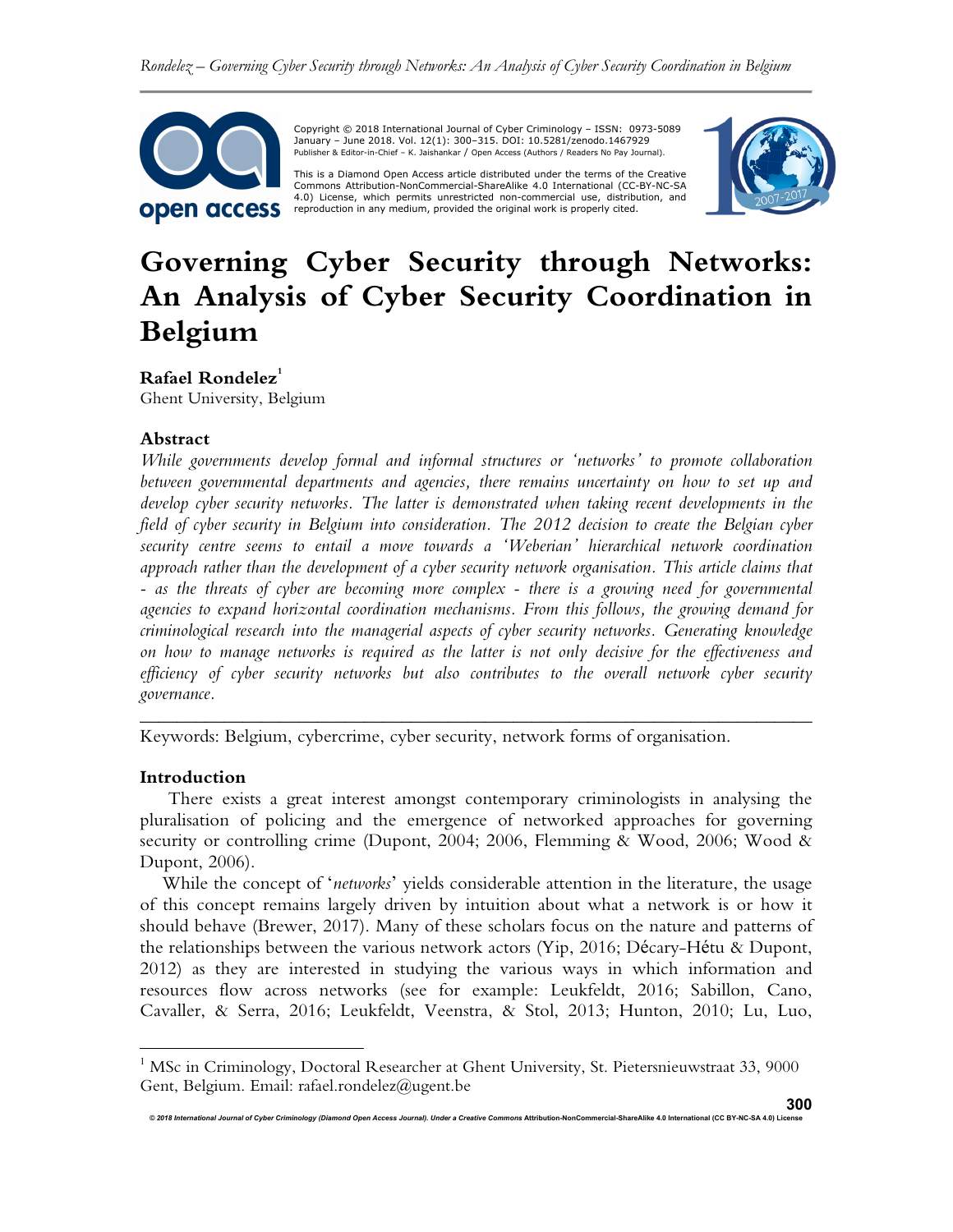

Polgar,  $\&$  Cao, 2010). This results in theoretical assumptions being drawn about neat, highly coordinated assemblages that presuppose activities of coproduction via horizontal partnerships (Brodeur & Dupont, 2006; Dupont, 2006; Schuilenburg, 2015; Van Ryckeghem, Bruggeman, Easton, & Ponsaers, 2014).

Unfortunately, even though various scholars stress that structural factors such as '*network design*' and '*network governance*' are decisive for the overall effectiveness and efficiency of networks, only a few criminologists scrutinise the governance features of these networks to capture and explain precisely how governance serves to shape network outcomes (Whelan, 2012). Consequently, until today little attention is paid to analyse the network as 'a whole' or integrated entity (Whelan, 2012).

From this stems that '*management of networks*' or '*governance of networks*' should become the main orientation of criminological research instead of focussing - primarily - on networks as a means of networked (cyber-) security governance (Provan & Kenis, 2007).

This need for additional research also stems from the debate on how governmental agencies can increase their efficiency and effectiveness in preventing and combating cyber crime. Threats of cyber are becoming more and more complex since computer systems are increasingly embedded or interdependent and the number of cyber attacks continuously increases. Consequently, a sense of urgency for developing new security directions, guidelines and practices to counter cyber-risks worldwide raises (Hojsgaard Munk, 2015). Several governments already developed new or adapted (criminal) legislation following the signing and ratification of international agreements such as the 2001 Budapest '*Convention on Cyber crime*' (Kerkhofs & Van Linthout, 2013). Others joined forces and developed regional platforms - such as '*the European Cybercrime Centre (EC3)*' (Europol, 2017) - in view of enhancing cross-border cooperation and information exchange. However, uncertainty reigns about organisational adaptations as there remains a lack of insight about which organisation is best in the field of cyber security (Smith & Ingram, 2017).

Motivated to bridge this knowledge gap, this article envisages achieving a two-folded objective. First it provides clarity regarding the concepts: '*network governance*' and '*governance of networks'.* In addition, it outlines the move from an informal multidisciplinary cyber security network into a more 'Weberian' oriented networked coordination mechanism.

The relevancy of this analysis is rooted in the fact that the network concept has been heralded as the way to tackle '*wicked*' (Rittel & Webber, 1973) cyber security issues more effectively and efficiently while modesty is required. The network concept does not represent '*a one fit all*' solution. Each network organisation requires a profound consideration of its design as well as the critical role of internal governance (Antivachis  $\&$ Angelis, 2015; Turrini, Cristofoli, Frosini, & Nasi, 2010).

To achieve these objectives, the study applies a qualitative research design based on a literature review and a case-study. The literature review concerns the analysis of academic literature on '*network governance*' and '*governance of networks*' from different fields such as criminological, sociological, political, public management and others. The case-study entails an analysis of available government documents covering the period from the beginning of the millennium up to the end of 2016 and which are related to the development of an inter-agency cyber security capability in Belgium. The following documents are analysed: '*cyber security*'-related resolutions as submitted to the Belgium Chamber of Representatives, cyber security strategies, policy statements, the Royal decree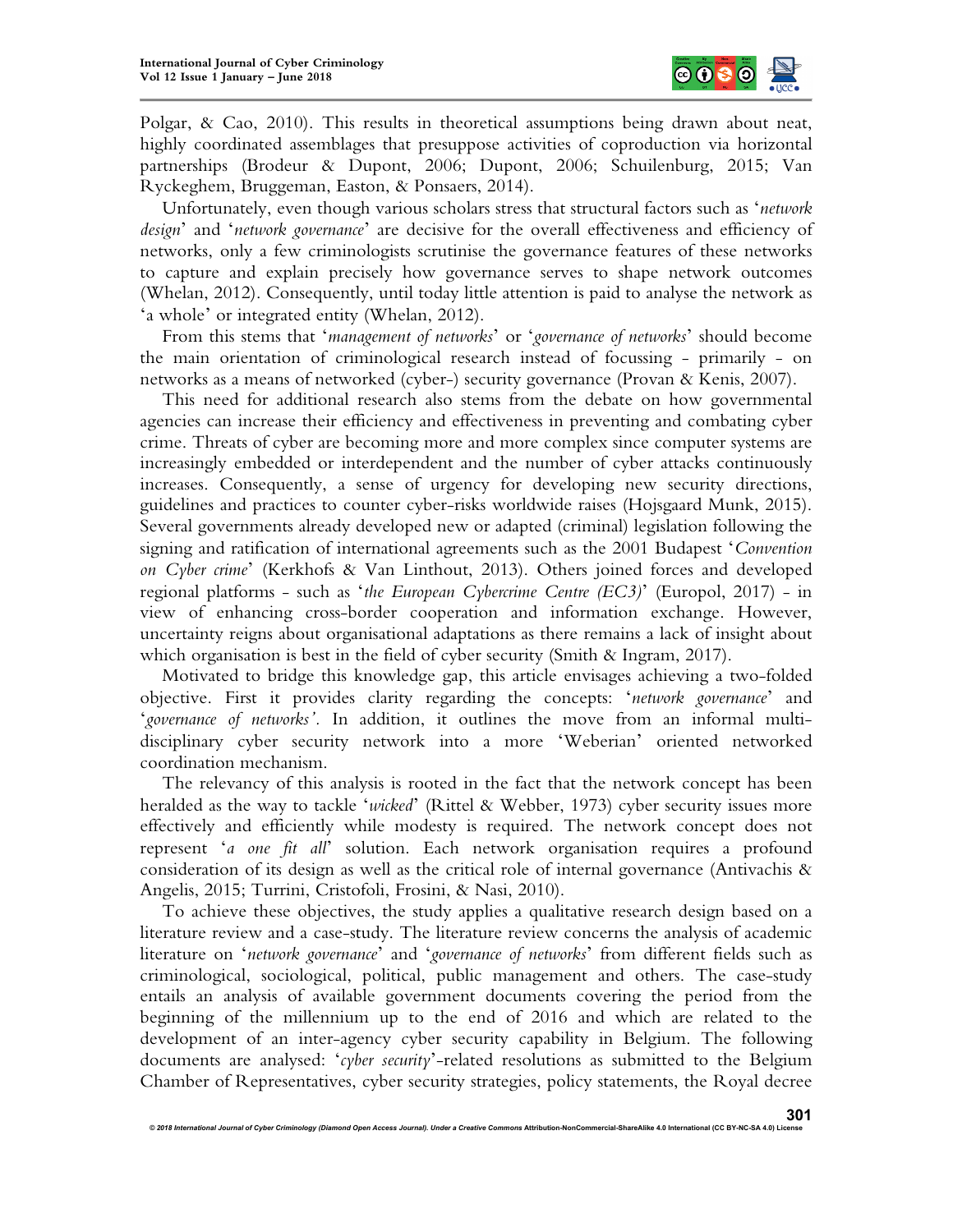concerning the creation of the cyber security centre of Belgium (CCB or Centrum voor Cyber security België) from 10 October 2014, the interdepartmental brief called '*Kadernota Integrale Veiligheid 2016-2019*', the National security plan 2016-2019 (Nationaal veiligheidsplan 2016 - 2019), the Cyber security Centre of Belgium strategic plan 2015-2020 and the 2015 CCB annual report.

The research is not to be considered as a linear process. The preparation is characterised by an ongoing selection-process of identifying research areas and selecting sources. Various desktop research sessions are organised, and numerous open sources are consulted. Relevant documents are retrieved based on the following key words: Belgium, cybercrime, cyber security, policing, governance, security network and network forms of organisation. These keywords are inserted in several search engines of various online platforms e.g. Google Scholar and ResearchGate.

Faced with a broad field of research - governing cyber security - it is necessary to limit the scope of this article. It is not the aim to assess the effectiveness of the inter-agency cyber security capability in Belgium as effectiveness might be influenced by several '*endogenous*' or '*exogenous*' (Kenis & Provan, 2009) factors. Rather, this study aims to provide a more detailed insight in the recent history of cyber security governance in Belgium as to illustrate the ambiguity which remains regarding the governance of governmental networks in the domain of cyber security.

The final ambition is to deliver a contribution which holds relevancy for discussing public sector networks facing collective-action issues such as delivering cyber security where public prosecutors, law enforcement, intelligence and other governmental departments and agencies need to work together through networks. It may draw the attention of policy-makers and practitioners to the importance of analysing management contingencies against network properties, processes and outcomes. Finally, the outcome of this research may serve to improve the designing cyber security networks.

The article is structured in two parts. This introduction is followed by the first section in which conceptual aspects of network governance and the governance of networks are discussed. The second part covers the analysis of the case-study and the article is concluded with conclusion and recommendations.

#### **1. Network Governance or Governance of Networks?**

This section serves as the theoretical foundation of this paper and provides some clarity in the concepts of '*network governance*' and '*governance of networks*'. Whilst these perspectives seem to overlap, there is a substantial difference between both.

#### *a. Network governance*

Solving societal problems - such as poverty, climate change or marine pollution - is nowadays very complex or '*wicked*' due to the social complexity of these issues. As these issues have no determinable stopping point and are characterised by a complex of interdependencies, every attempt to solve one aspect of such a problem reveals or creates other issues (Rittel & Webber, 1973).

Since the introduction of digital information and communication technologies (Castells, 2000), crime and the provision of security developed a similar 'wickedness'. Consequently, the pressure increased to find alternatives for the previous applied traditional methods and instruments for policing crime and governing security (Klijn,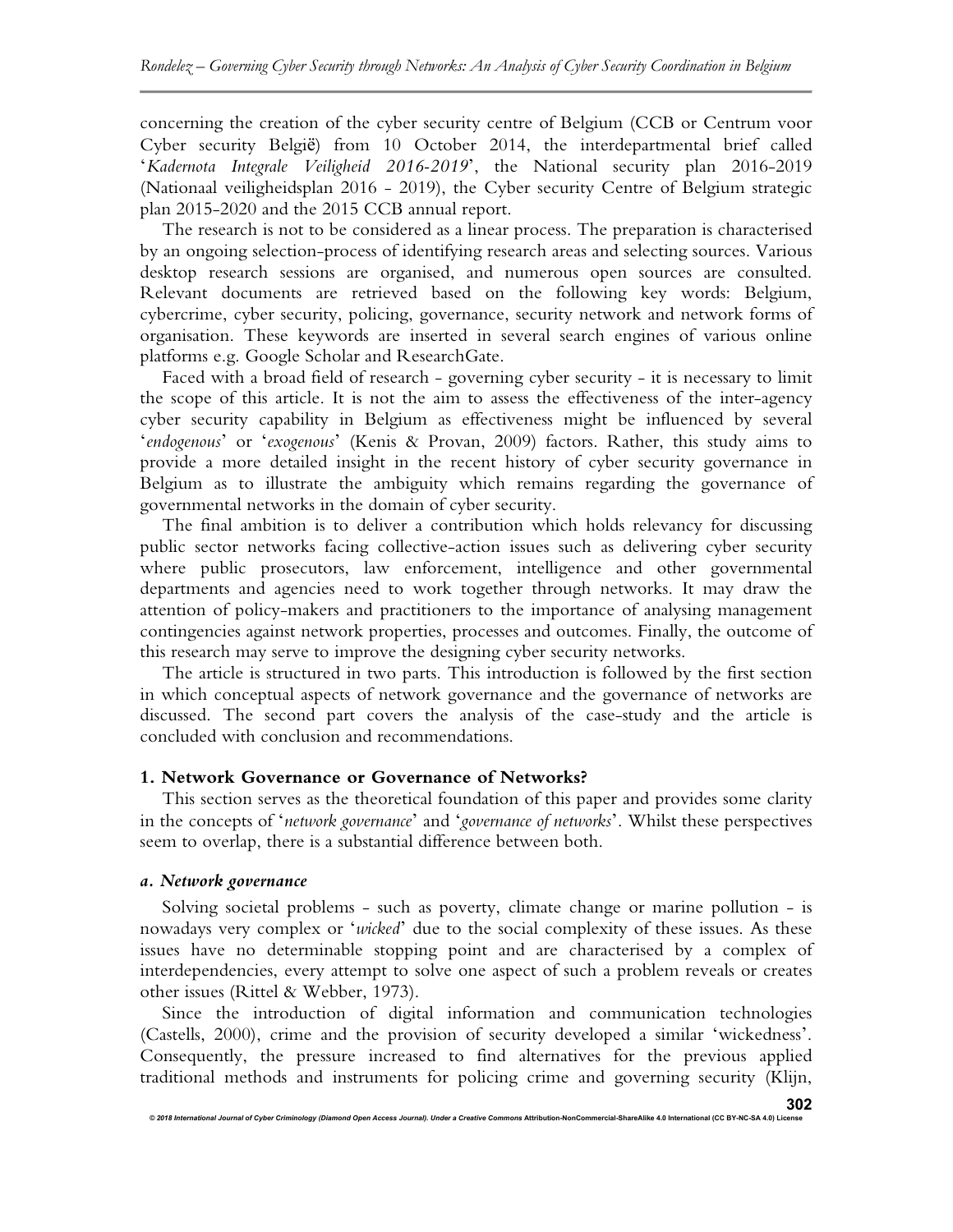

2012). As a result, a debate developed on the ways and extent to which hierarchical, stateled provision of security has been displaced by a move towards a '*decentred*' (Bisschop & Verhage, 2012) or polycentric - networked-oriented - mode of coordination (Yar, 2011). This transition - often called the move from '*government*' to '*governance*' - refers to the existence of multiple (public-private) police partnerships or '*security networks*' (Dupont, 2004)

Alternatives for the old-school top-down public management or '*government*' approach (Rhodes, 1996; Charbonneau, 2012; Pollitt, 2003; Stoker, 2002) were recently developed and are now commonly referred to as the '*New Public Management*' and the '*Governance model*' perspectives. While the '*New Public Management model*' (Hood, 1991) focuses on optimizing the public sector through inter-organisational, contractual relationships based on market principles (Easton, 2015), the '*governance model*' (Rhodes, 1996; 2007) is more oriented towards trying to approach problems by applying the network concept rather than by applying market principles (Klijn, 2012).

'*Networks*' or '*network organisations*' are within this governance perspective considered as being a distinctive form of social organization or organizational structure as they not only complement but may as well result in several advantages over '*markets and bureaucratic hierarchies*' (Provan & Kenis, 2007; van Dijk & Winters-van Beek, 2009). Networks represent reciprocal arrangements of communication and exchange between autonomous but interdependent organisations which result in increased resources to address '*wicked'* issues. (Hajer, Van Tatenhove, & Laurent, 2004)

From this stems that a network or network organisation should be considered as a '*locus of production*' – like individual organisations - consisting of minimum three autonomous but interdependent legally organisations that work together to achieve a common goal rather than their own objectives and jointly produce an output or whole network (Raab & Kenis, 2009; Provan & Kenis, 2007). In addition, networks can be further categorized into '*serendipitous*' or '*networks an sich*' and '*goal-directed*' or '*networks für sich'* (Provan & Kenis, 2007). In the former category networks are considered as informal or '*emergent*' networks which are developed not by design but haphazardly (Monge & Contractor, 2003). The latter category - '*goal-directed*' networks – refers to those networks which are consciously planned and coordinated (Whelan, 2012).

Following the literature two basic network designs exist: '*hub*' (or '*star*') and '*allchannel*' or '*full-matrix*' networks (Whelan, 2012). Each design has different properties and processes, which of course affect the exchange of information and the way the network is governed '*internally*' (Provan & Kenis, 2007).

# **Figure 1. Basic types of network designs**





**Hub or star network All-channel or full-matrix network**

© 2018 International Journal of Cyber Criminology (Diamond Open Access Journal). Under a Creative Commons Attribution-NonCommercial-ShareAlike 4.0 International (CC BY-NC-SA 4.0) Licen **303**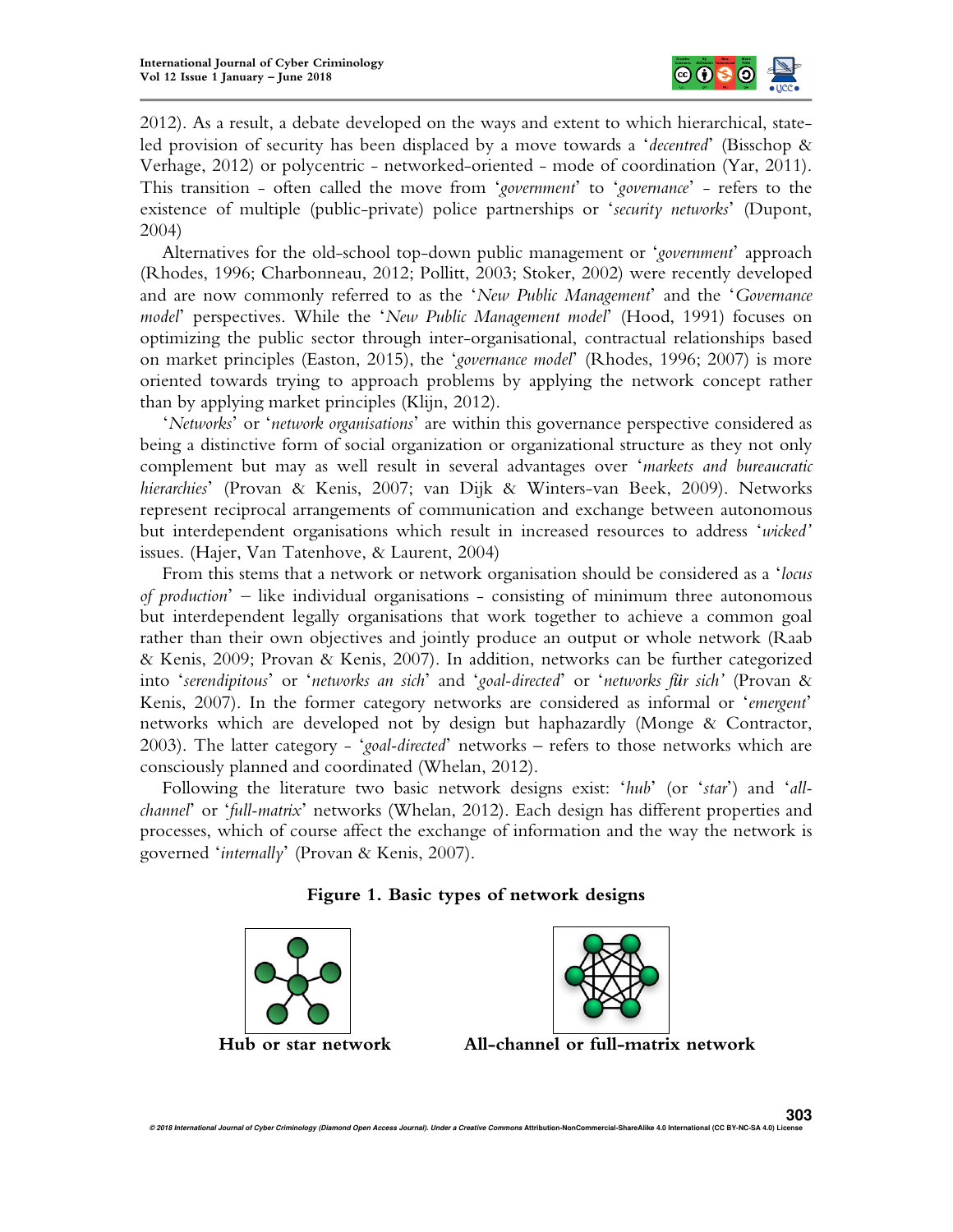In a '*hub*' or '*star network*', each actor is tied to a central node or actor and must go through that node to communicate and coordinate. In the other concept, the '*all-channel*' or '*full-matrix network*', each actor is tied to every other actor.

#### *b. The 'governance of networks' concept*

The previous section demonstrated that networks are nowadays commonly used as forms of governance to address complex or wicked issues through multilateral coordination (van Dijk & Winters-van Beek, 2009).

However, networks are often created in response to an external pressure assuming that the problem for which the network is created will resolve automatically or '*an sich*' because a group of actors '*network*' and communicate in a horizontal way (Provan & Kenis, 2009).

But network governance signifies more than just achieving goals of individual organisations as the performance of the individual organisations is of less importance compared to the outcome at network level (O'Toole, 1997). '*Network outcomes*' are thus a central feature of the network governance perspective (Whelan, 2012) with '*network effectiveness*' being the most important one as it refers to the attainment of positive network level outcomes that could not normally be achieved by individual organizational participants acting independently (Provan & Kenis, 2007). The latter is however a problematic concept as it may result in '*Network Euphoria*' (Provan & Kenis, 2009). It is often taken for granted that networks represent '*a one fit all solution*' and only deliver positive outcomes which is not the case as demonstrated after the 2005 Katrina hurricane disaster in New Orleans (van Dijk & Winters-van Beek, 2009).

From this stems that networks require to be internally managed or governed. In the literature reference is made to the concept of '*governance of networks*' or '*internal network governance*' as it entails the coordination or management of information, resources, activities and competences of at least three organizations within a partnership or network organization with the aim of producing a joint outcome (Provan & Kenis, 2007). The lack of knowledge on how to organize internal network governance in governmental networks is, according to Kamark (2002), mainly due to the fact that only few people in government really understand how to manage security networks. Government managers manage networks based on their experience and training in managing traditional bureaucracies. Knowing how to manage networks is essential to ensure that participants within the network engage in collective and mutually supportive action and address or resolve conflicts. In addition, it is also about acquiring resources or executing control and verifying whether these resources are utilized efficiently and effectively.

This brings us to the fact that internal network governance can be categorized according to two different dimensions: '*all-shared*' or '*brokered*' (Provan & Kenis, 2007).

The first type of governance concerns the '*participant governance*' or '*self-governed network*' (Provan & Kenis, 2007). Within this type there is no formal organ that drives actors from above. There is a shared responsibility between partners though specific responsibilities can be taken up by one actor. Thus, the structure depends strongly on the participation of actors (Agranoff & McGuire, 2007; Provan & Kenis, 2007). The second type of internal network governance consists of 'lead organization-governed networks'. These networks represent a more centralized form of governance in which one core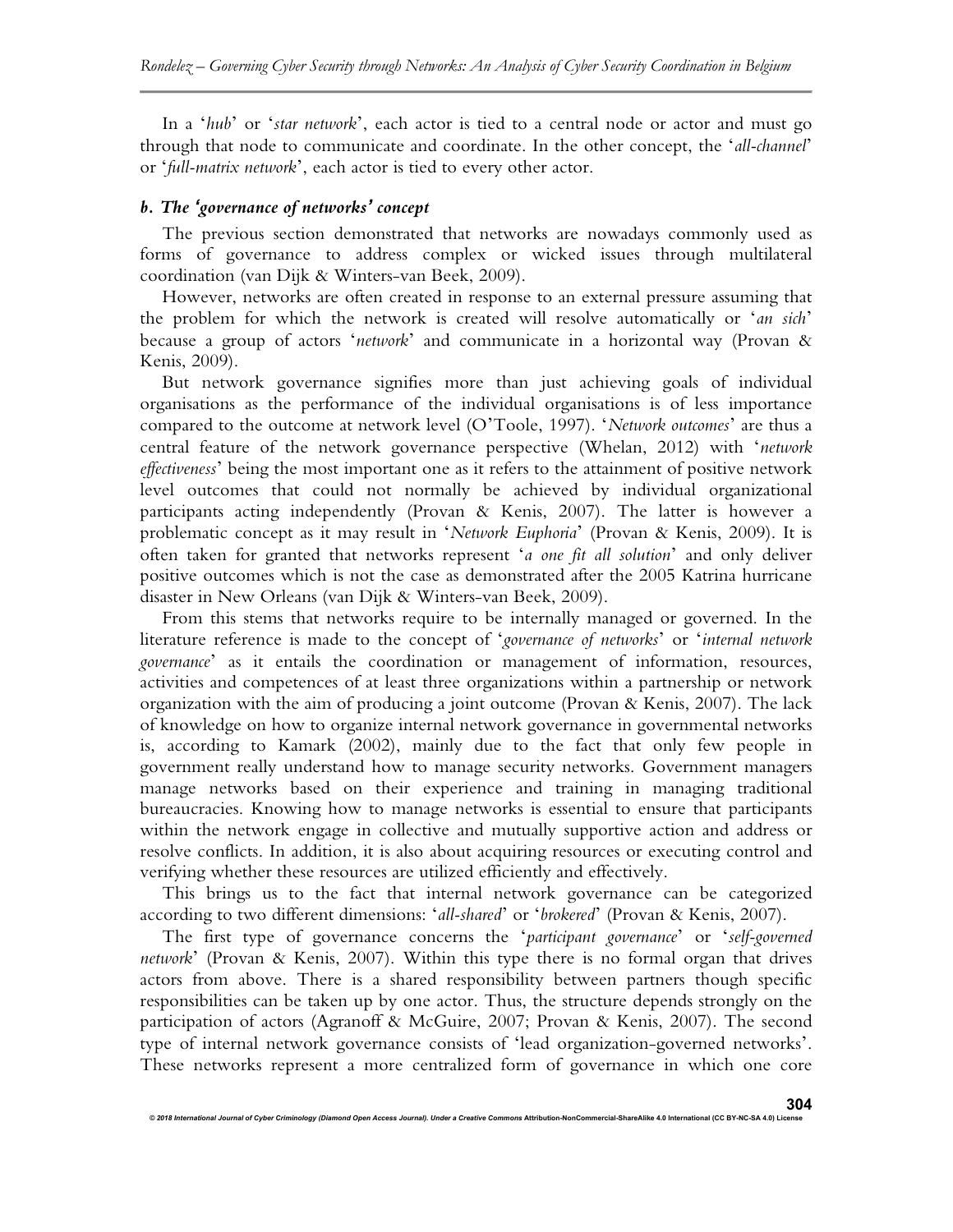

player within the network takes the lead. The core player acquires its leading position often because of its availability or contribution to more specific forms of - e.g. monetary, political or symbolic - '*capital*' (Dupont, 2004; 2006). The function of the lead organization is to facilitate the other actors in their actions (Agranoff & McGuire, 2007; Provan & Kenis, 2007). In the '*network administrative organization*' type of network, the core of the governance power is not located within the network but within an external unit. The external leader is often a non-profit organization or a government-mandated institution (Provan & Kenis, 2007).



## **Figure 2. Basic forms of network management**  *(inspired by Provan & Kenis, 2007)*

Concluding this theoretical part, it is important to recall the existence of a substantial difference between network governance and governance of networks. Network governance refers to the fact that governments develop (cyber-) security within a '*network*' and through horizontal coordination between bureaucratic organisations or agencies. However, network governance does not - by default - ensure a positive network level outcome or network effectiveness. For networks to be effective, they need to be internally governed or managed. The latter is referred to as the '*governance of networks*'-concept.

However, there remains a limited understanding amongst government managers on how to govern inter-agency networks as they approach networks from a rather traditional bureaucratic or hierarchical approach. A way to advance knowledge is by analysing the way governments design inter-agency networks, as network design influences the managerial aspects of cyber security networks. In doing so, it will also provide better insights on how to make cyber security networks more effective and efficient.

#### *c. Cyber Security Governance in Belgium*

While cyber security is nowadays considered as an essential part of Belgium's national security (FOD Kanselarij van de eerste minister, 2005; Centrum voor Cyber Security Belgium[CCB], 2015; FOD Defensie, 2014), the development of a national cyber security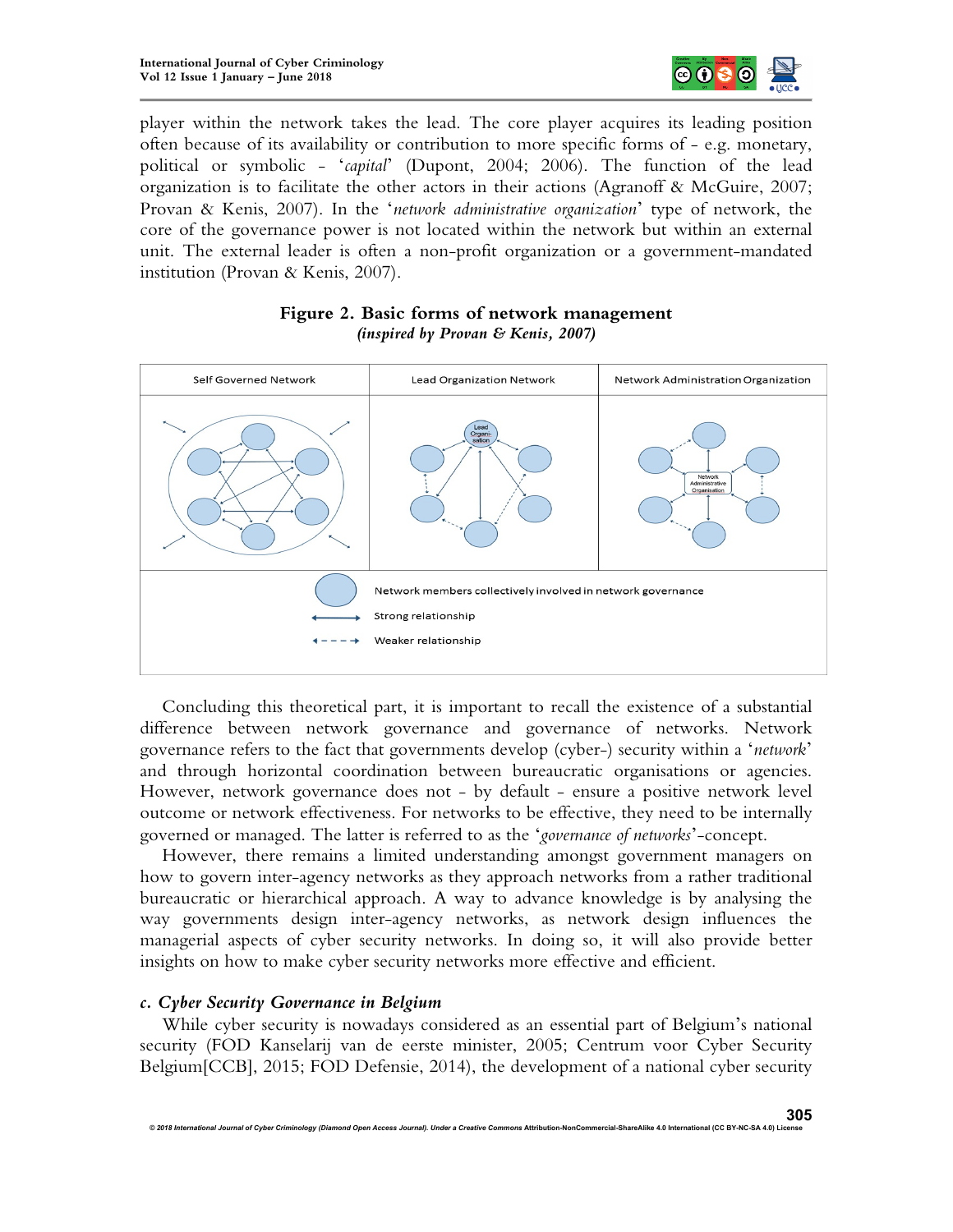authority – called the Cyber security Centre of Belgium (CCB) has not been self-evident as will be demonstrated in the following case-study.

The motivation for focussing on the national authority stems from the fact that this organisation has only recently been created. Hence, little or no research exists about the characteristics of this governance mechanism. The case-study aims to fill this knowledge gap by analysing the contextual factors which ultimately led to the creation of the CCB. The study develops around available governmental documents covering the period from the beginning of the millennium till the end of 2016. It is exactly in this timeframe that the consecutive governments - deliberately or not - shaped the current cyber security governance structure in Belgium.

#### *d. In the aftermath of the 'Millennium bug' hysteria&*

At the end of December 1999, while everybody was preparing to celebrate the arrival of the new millennium, cyber fear reigned in Belgium as in other parts of the world. It was envisaged that the beginning of the year 2000 would turn software into a common point of failure, resulting in a worldwide crash of embedded computer systems (Belga, 1999; Jones, 2014).

In retrospect, this global threat - commonly referred to as the '*Year 2000 problem*' (Y2K problem) or '*Millennium bug*' – represented a signal event as it marks the beginning of cyber security governance frameworks. Though the Y2K was primarily considered as a business issue, governments also- often supported by the UN or the World Bank - started to strengthen national coordination efforts in key sectors. For example, on New Year's Eve the Belgian government activated national or regional/provincial crisis centres with the objective to monitor the evolving overall national situation or take specific measures in dealing with possible disruptions (De Ruyck, 1999; Thomas, 2017).

Though New Year's Eve passed without major incidents being reported (Vermeulen, 2000), the Belgian Ministerial Committee for Intelligence and Security (Ministerieel Comité voor Inlichtingen en Veiligheid) decided in February 2000 to create a workgroup. The mission of this group was to explore whether the competences of a federal public agency could be extended towards the domain of encryption and protection of information. However, as the working group soon concluded that no such agency could be identified, the mandate of this group was redefined towards the potential creation of a new agency (Pieters, 2014).

Because of budgetary constraints, the idea of creating a new agency was abandoned in 2005. An alternative solution was found in the development of an informal consultation platform called '*the Belgian Network & Information Security*' (BelNIS). The objective of this platform was to collect knowledge and develop recommendations regarding information security (Belgische Senaat, 2012). It operated under the presidency of the minister in charge of digitalisation while the Federal Public Service for Information and Communication Technology (FEDICT) took up the '*network secretariat*' role (Belgische Senaat, 2012; Pieters, 2014).

Six years later - in 2011 - the government created the '*Computer Emergency Response Team*' (CERT) and implemented its policy statement concerning the development of a federal security policy on information networks and systems (Pieters, 2014).

In the second half of 2012, the government decided to install a working group to reflect on concrete proposals for the development of a national cyber security strategy

*© 2018 International Journal of Cyber Criminology (Diamond Open Access Journal). Under a Creative Commons* **Attribution-NonCommercial-ShareAlike 4.0 International (CC BY-NC-SA 4.0) License**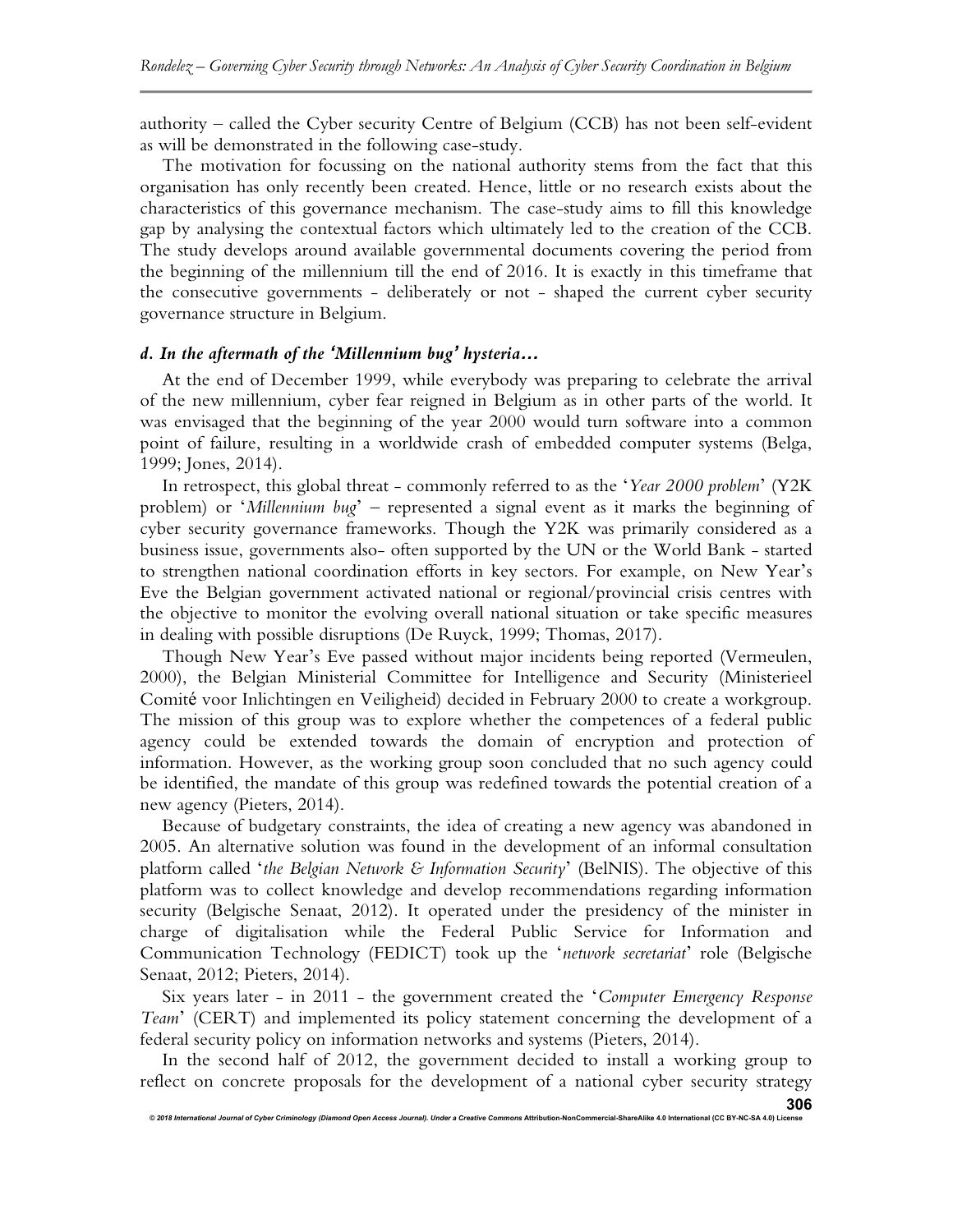

(Pieters, 2014).On 3 October 2012, it also presented its first '*Cyber Security Strategy*'. In addition, the Council of Ministers instructed the Prime Minister - on 21 December 2012 - to coordinate the execution of the cyber security strategy (Belgische Senaat, 2013).

Nearly a year later - on 6 November 2013 - the government announced its decision to speed up the execution of the cyber security strategy and to release the budgetary means for setting up a Centre for Cyber security in Belgium (FOD Kanselarij van de eerste minister, 2013).

Six months later - in 2014 - the government took a decision regarding the real allocation and destination of the in November 2013 reserved budget (Pieters, 2014). Later that year, the ultimate decision to set up the '*Cyber security Centre of Belgium*' (CCB) was taken (FOD Kanselarij van de eerste minister, 2014).The aim of the CCB was designed as to develop a centralised and integrated cyber security approach.

Finally, the CCB started its operational activities in January 2015 (CCB, 2015).

#### *e. The Belgian inter-agency cyber security capability*

The recent creation of the CCB is the final phase in the build-up to an integrated cyber security coordination in Belgium. However, based on theoretical insights, it is fair to claim that the mere fact that an inter-agency network is developed is in no way a guarantee or certitude that cyber security is or will be governed effectively or efficiently. Network effectiveness, as scholars argue, depends on two factors: network design and internal network governance. The analysis of the first issue - network design -is discussed in the next section, followed by the discussion on internal network governance aspects.

#### **2. Network design**

The analysis shows that the Belgian government had no intention to develop a 'networked' cyber security governance in 2002 (Pieters, 2014). Apparently, the government considered hierarchical forms of organisation to be the most effective approach to inter-agency coordination. The decision to create a workgroup with the task to assess the extension of the competences of a federal agency seems to confirm this view.

The decision to develop a '*networked*' cyber security governance followed in 2005.Budgetary constraints prevented the government from establishing a new agency. The only viable option was to set up an informal inter-agency platform called the '*Belgian Network & Information Security*' (BelNIS).

The members of the BelNIS platform are: the ministry responsible for the digitalisation of the State, the privacy commission, the national security authority (NVO), the social security, the postal and telecommunication service (BIPT), the federal computer crime unit from the federal police (FCCU), the military intelligence service (ADIV), the ministry of economy, the federal service for information and communication technology (FEDICT), the national crisis centre, the civil intelligence service (SVVE), the agency responsible for the science policy, the ministry of justice, the federal prosecution office, the college of prosecutors-general and the national agency responsible for coordination and threat analysis (OCAD) (Senaat, 2012).

The BelNIS network adapted a '*full-matrix*' or '*all-shared*' concept as the platform provided the opportunity for field experts from various governmental agencies to meet once a month and to discuss and consult each other about cyber related issues (Dallemagne, 2013; 2014).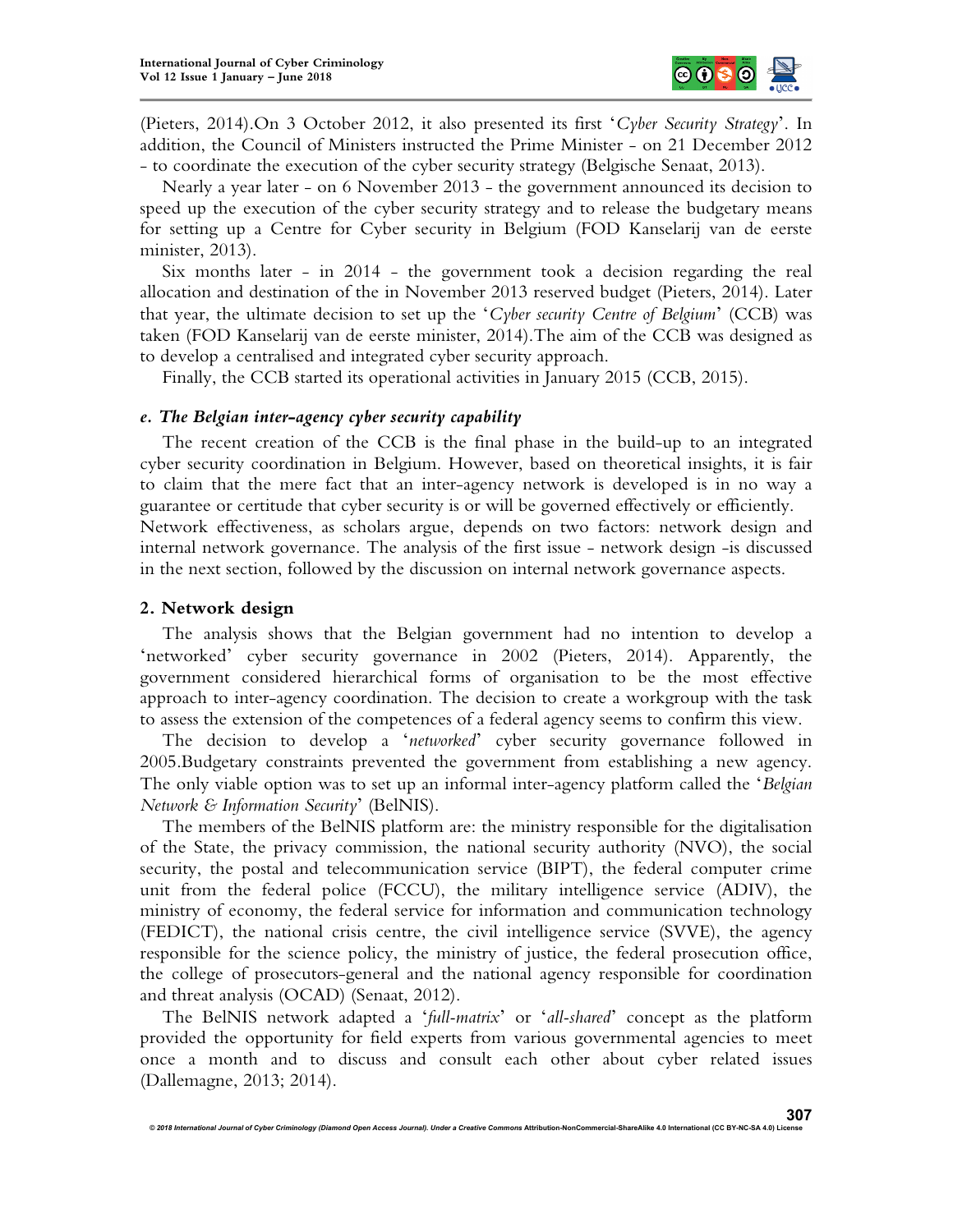In addition, it can be claimed that the 'BelNIS' platform acted as a '*goal-directed*' network organization as it consisted of more than three independent governmental organisations or agencies all working together to achieve- not only their own goals - but to achieve a collective goal: enhancing cooperation and exchange of information amongst governmental organisations in the domain of cyber security in Belgium.

The analysis also demonstrates that - following the arrival of the Cyber security Centre of Belgium - the network may develop and adapt its design. As the CCB will undoubtedly claim a central role in the coordination and communication of information, the network may move into a '*hub*' or '*star*' design.

# *Internal network governance*

The analysis of the governmental documents clearly shows that the BelNIS network initially operated in a cyber security policy vacuum as it took some time before the Belgian government developed its first cyber strategy (Pieters, 2014).

In its first cyber security strategy, the Belgian government does not reveal a lot on how '*internal'* cyber security governance should be conceived apart from the following reference: '…*a mechanism to centrally steer the development of an integrated cyber security strategy'* (FOD Kanselarij van de eerste minister, 2012). The second cyber security strategy - the 2014 military cyber security strategy - is however a bit more detailed. In fact, it considers cyber security coordination in Belgium to exist on two levels: a vertical ('*policy*') and a horizontal ('*operational*') level. The lead agency at the policy or vertical level is the National Security Council (NSC), while operational cyber security activities are coordinated at the - horizontal level - by the CCB (FOD Kanselarij van de eerste minister, 2015; CCB, 2015).

Cyber security governance at the vertical level consists mainly of preparing cyber security policy work within various platforms under the authority of the '*coordination committee for intelligence and security*' (FOD Kanselarij van de eerste minister, 2015). One of these platforms is dedicated to the issue of '*cyber security*' for which the CCB has been designed as '*pilot*' agency (CCB, 2015). The aim of the '*Cyber Security platform'* is to establish a national cyber security policy through consultation with the public-sector. This platform has a sub-platform for developing a policy regarding the issue of '*cyber intelligence*' aimed at enhancing the situational awareness of cyber threats. The activities within this sub-platform are coordinated by the military intelligence service (CCB, 2015).Whilst the objective of each platform is purely strategic, each platform is free to design its composition according to the needs of its mission. In doing so, the platforms aim to develop not only a top-down but also a bottom-up approach (FOD Kanselarij van de eerste minister, 2015).

Coordination at the horizontal level was - until the creation of the CCB - dealt with by a '*self-governed network*' as there was no formal organ in the BelNIS network which drove the network actors from above. The governance responsibility was shared amongst the '*participants*' within the platform. However, the operational start of the Cyber security Centre of Belgium (CCB) may have serious consequences for the way governance is coordinated at the operational level. The CCB is now considered to be the national coordination body (FOD Defensie, 2014) ensuring the operational coordination of cyber security incidents (FOD Kanselarij van de eerste minister, 2012; Dallemagne, 2014). Governance is now '*brokered*' as the '*self-governed network'* seems to have moved towards a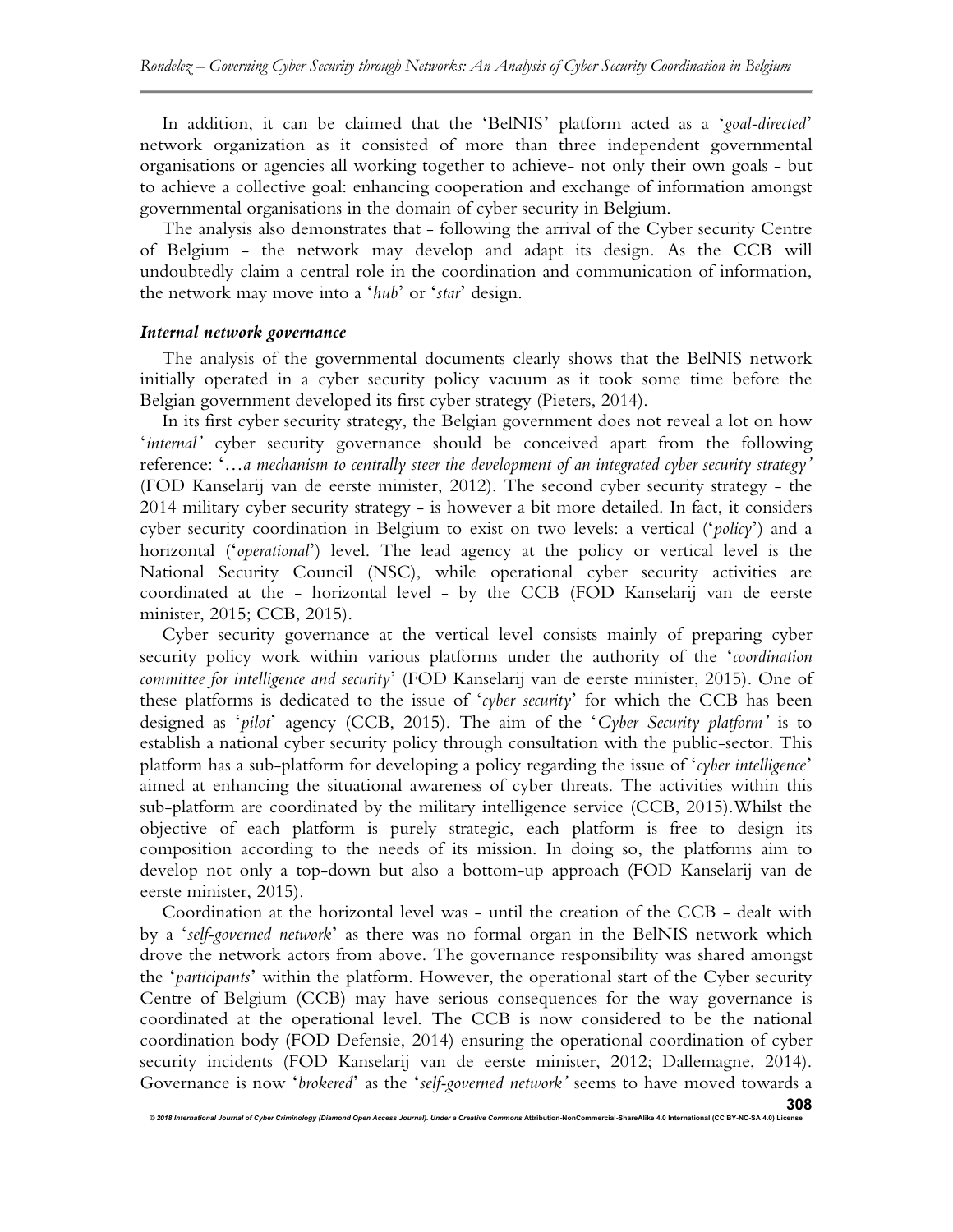

'lead organisation' type of network with the core of the governance power located within a network actor.

However, concerns may be raised whether the coordination or management of information, resources, activities and competencies of the cyber security network is well organised as the analysis clearly demonstrates that none of the governmental documents – the Royal Decree concerning the development of the CCB - include clear references to '*network management*'. Based on this, it may be argued that network management has been developed rather '*haphazardly*' and does not stem from consciously planning and development.

In fact, though the 2012 '*Cyber Security Strategy*' suggested a centralization and integration of cyber security governance by a central body (Pieters, 2014), the government had no appetite to create a national cyber security authority. The 2013 and 2014 decisions - ultimately - leading to the creation of the Cyber security Centre of Belgium were taken due to external pressure. The first wave of pressure appeared in June 2013 when the hacking of Belgian's national telecom operator previously called '*Belgacom*' (nowadays known as '*Proximus*') was disclosed followed by revelations regarding the activities of '*allied*' or foreign intelligence services such as the American National Security Agency (NSA) and the British Government Communications Headquarters (GCHQ). The second wave of external pressure surfaced when the hacking of the Ministry of Foreign Affairs was made public, a few weeks before the national elections of 2014 (Pieters, 2014).

As a way of conclusion, it can be argued that the creation of the Cyber security Centre of Belgium signifies without doubt a tremendous change in the way cyber security is governed in Belgium. It marks the beginning of a '*whole of government'* (Christensen & Laegreid, 2007) approach. While the CCB's main task is to provide an integrated and centralised coordination of cyber security(FOD Kanselarij van de eerste minister, 2014), it also represents a policy vision to move public sector organizations back from the disintegration of New Public Management (NPM)to more integration and coordination. With the arrival of the CCB, the Belgian government seems to make a statement that its intention is not 'to roll back' from the cyber security debate, but to become a '*coordinator*' and '*facilitator*'.

However - based on the analysis of the available governmental documents - it is fair to express Concerns about the effectiveness and efficiency of the '*internal governance*' at operational level, considering the rather '*haphazard*' way in which the CCB emerged. There are reasons to believe that the '*internal governance*' remains the result of an oldschool top-down public management or '*government*' approach.

#### **Conclusion and Recommendations**

The threat of cyber is here to stay. Worse still, it is assumed that these cyber threats will become wicked as computer systems become more embedded and information and communication technologies make our society increasingly interdependent.

Cyber security is not only a technological or legislative complex issue as complexity also stems from the uncertainty on how to shape coordination and cooperation between governmental departments and agencies.

Whilst several governments started to develop formal and informal network forms of organisations to enhance the effectiveness and efficiency of cyber security governance, knowledge on how to manage and control the activities of the various network actors is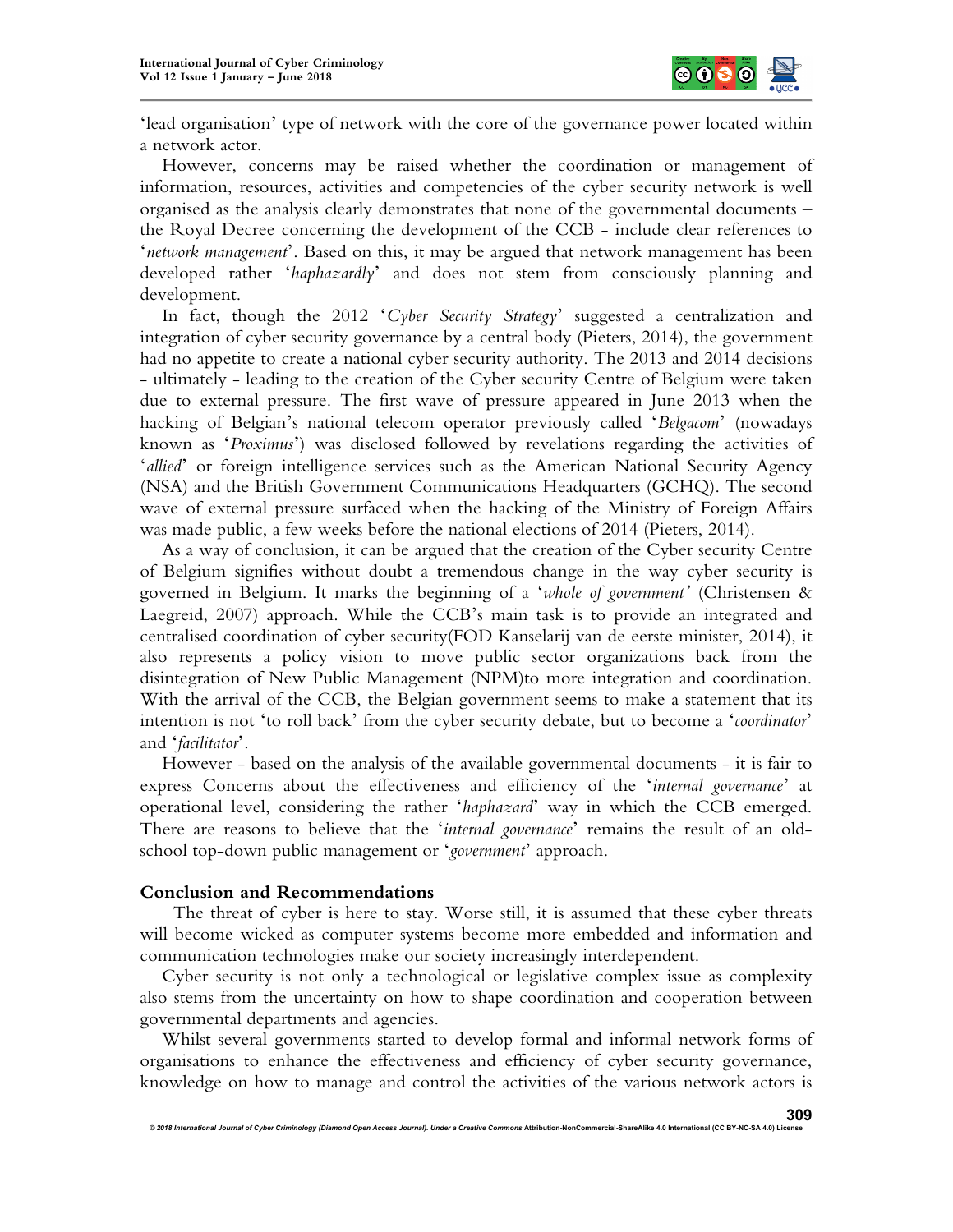still lacking. This scarcity is rooted in the fact that criminologists remain mainly focussed on analysing dyadic relations between the constituting organizations of security networks, while various scholars stress that structural factors such as '*network design*' and '*network governance*' are decisive for the overall effectiveness and efficiency of networks.

To meet this concern this research was developed with the objective to analyse available governmental documents related to the development of a national cyber security authority in Belgium. The purpose was to identify whether the Belgian national cyber security authority was consciously planned and developed.

Aware of the fact that a single-case study is not sufficient to draw generalisations, the analysis nevertheless shows that the internal government of the Belgian cyber security network developed from an informal self-governed network into a Weberian '*hierarchical*' governed network. Though the analysis may not be supported by previous research, as little recognition has been given to the managerial aspects of networks by criminologists, it clearly demonstrates that cyber security governance in Belgium evolved rather accidentally. The creation of the current national cyber security authority seems to be the outcome of responding to '*external*' pressures rather than being the fruit of a consciously planned and executed government vision. Evidence for this claim is recovered from the fact that the government, initially, had the intention to govern cyber security in the oldschool traditional governmental way by concentrating the responsibilities in an existing federal agency or even by developing a new agency. However, budgetary constraints ultimately forced the government to opt for an alternative. As a matter of fact, these financial issues led to the introduction of the network governance approach in the domain of cyber security in Belgium. The BelNIS platform represented an informal network initially having an '*all-shared*' design with internal governance being left over to the participants. This made BelNISto be considered as a '*self-governed*' network structure, more over as BelNIS operated in a policy vacuum as a national cyber strategy lacked. Even the arrival of the first cyber security strategies in Belgium did not automatically result in the Belgian government to consciously develop an integrated cyber security governance mechanism. Again, external pressures forced the Belgian government to haphazardly adapt its strategies and to develop the Cyber security Centre of Belgium. The latter is now considered to be the national cyber security authority. As such it can be argued that cyber security governance in Belgium is now developed through a '*hub*' network with governance by brokered by a '*lead organization'*.

In addition, the analysis also clearly demonstrates that '*internal*' network governance is not necessarily the result of an organic process as external pressures may force governments to impose or dramatically change the way networks are governed. The latter is clearly the case in Belgium. This may have far-reaching consequences on relationships between network actors, network policies, network technologies as well as the network culture.

The current case-study also emphasizes the necessity for cyber criminologists to focus on the managerial aspects of cyber security networks, besides technological or legislative aspects. Additional analysis of management aspects is required on how to develop and govern dedicated multi-organisational networks effectively and efficiently in a continuously growing complex or '*wicked*' cyber society.

Concluding this research, it is recommended to approach the issue of cyber security governance from a design-oriented research perspective as the latter may allow cyber criminologists to generate new insights. Design oriented research allows scholars to focus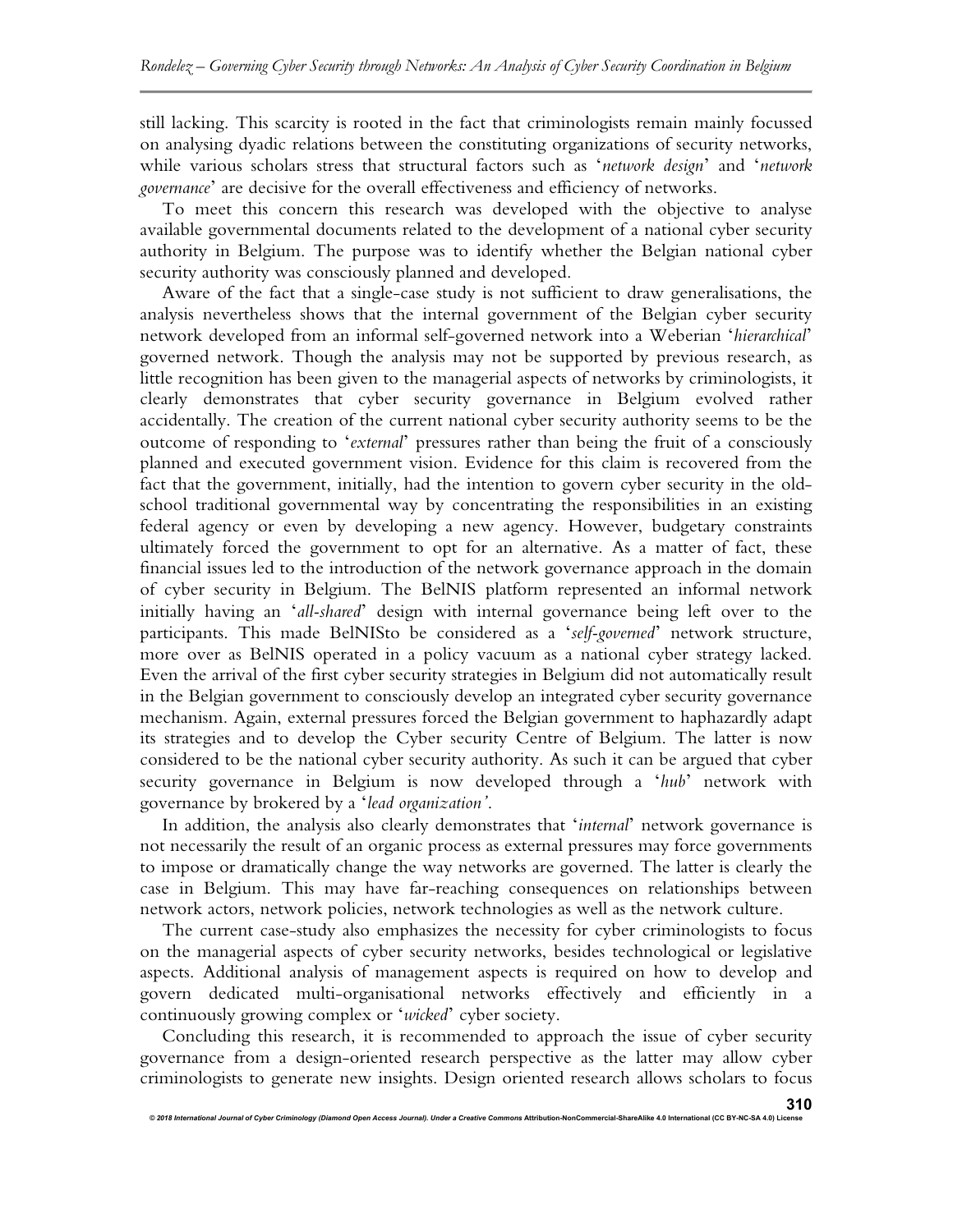

on the perspective of professionals in a unique situation and who need to solve a field problem such as - in this case - managing a multi-organisational cyber security network. As such it aims to deliver science-based – generic – knowledge allowing to improve the actions of professionals in solving specific issues in organisations. The outcome of designoriented research in the domain of cyber security, will without doubt serve the delivery of a more effective and efficient cyber security governance as it focuses on the design and development of proposals which professionals can apply to steer the organization in the desired direction.

## **References**

- Agranoff, R., & McGuire, M. (2007). Public Management Research Association Conference 2007. *Answering the big questions, asking the bigger questions: Expanding the public network management empirical reserach agenda.* Tuscon: Public Management Research Association.
- Antivachis, N., & Angelis, V. (2015). Network Organizations: The Question of Governance. *Procedia - Social and Behavioral Sciences 175*.
- Belga. (1999, December 14). *TV-nieuwsdienst volgt millennium (bug) op de voet.* Retrieved from Gazet van Antwerpen Nieuws: http://www.gva.be/cnt/oid73766/archief-tvnieuwsdienst-volgt-millennium-bug-op-de-voet.
- Belgische Senaat. (2012, juni 7). Senaat Schriftelijke vraag nr. 5-6424 van Alexander De Croo (Open Vld) aan de vice-eersteminister en minister van Binnenlandse Zaken en Gelijke Kansen. Brussel: Belgische Senaat.
- Belgische Senaat. (2013, juli 5). Senaat Schriftelijke vraag nr. 5-9462 van Karl Vanlouwe (N-VA) aan de vice-eersteminister en minister van Binnenlandse Zaken en Gelijke Kansen. Brussel: Belgische Senaat.
- Bisschop, L. (2012). *Governance of transnational environmental crime: Case study research on the illegal trade in e-waste and tropical timber.* Gent: Ghent University.
- Bisschop, L., & Verhage, A. (2012). The complex(ity) of policing dirty crime. *Politie Studies & Currents of Policing, 25*.
- Brewer, R. (2017). Controlling crime through networks. In P. Drahos, *Regulatory Theory: Foundations and Applications.* Canberra: ANU E Press.
- Brodeur, J.-P., & Dupont, B. (2006). Knowledge Workers or "Knowledge" Workers? *Policing & Society, 16(1)*.
- Burris, S., Drahos, P., & Shearing, C. (2005). Nodal governance. *Australian Journal of Legal Philosophy, 30.*
- Castells, M. (2000). Materials for an exploratory theory of the network society. *The Britisch Journal of Sociology, 51(1)*.
- Centrum voor Cyber Security Belgium. (2015). *Centrum voor Cyber Security Belgium. Jaarverslag 2015.* Brussel : Centre for Cyber security Belgium.
- Charbonneau, M. (2012). New Public Management. In L. Côté, & J.-F. (. Savard, *Encyclopedic Dictionary of Public Administration, [online].* www.dictionnnaire.enap.ca.
- Christensen, T., & Laegreid, P. (2007). The Whole-of-Government Approach to Public Sector Reform. *Public Administration Review*.
- Clemente, D. (2011). International Security: Cyber Security as a Wicked Problem. *The World Today, Vol. 67, No 5, Issue 10*, 15. Retrieved from Chatham House. The Royal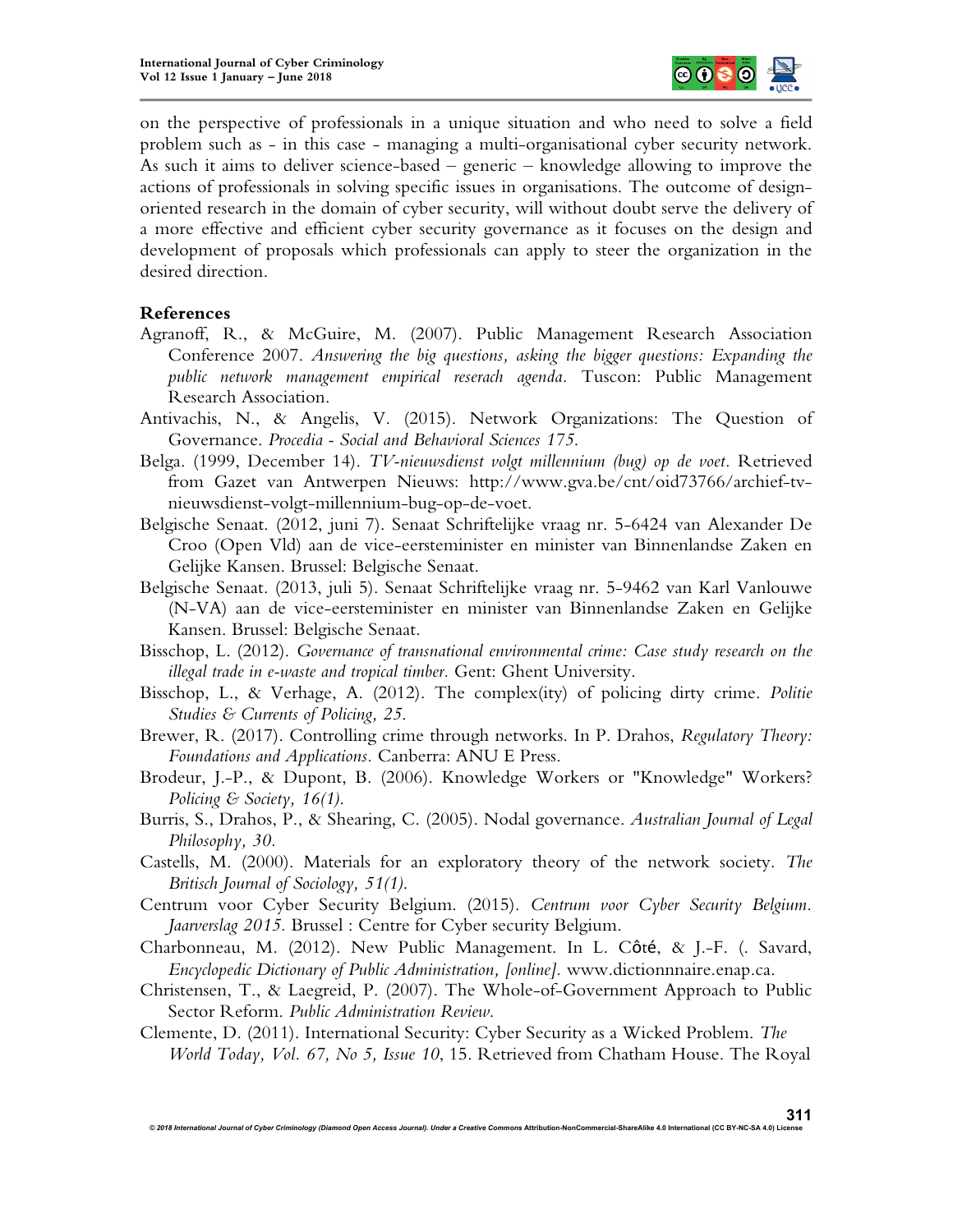Institute of International Affairs. :

https://www.chathamhouse.org/publications/twt/archive/view/178579.

- Commissie voor de Binnenlandse Zaken, de Algemene Zaken en het Openbaar Ambt. (2015). 05 Vraag van de heer Brecht Vermeulen aan de eerste minister over "de bescherming van de kritieke infrastructuur" (nr. 7616). Brussel: Commissie voor de Binnenlandse Zaken, de Algemene Zaken en het Openbaar Ambt.
- Dallemagne, G. (2013, juni 27). Voorstel van resolutie waarbij de oprichting wordt gevraagd van een Centrum voor cyberbeveiliging in België. Brussel: Belgische Kamer van Volksvertegenwoordigers.
- Dallemagne, G. (2014, september 16). Voorstel van resolutie over de aanscherping van de cyberveiligheid in België. Brussel: Belgische Kamer van Volksvertegenwoordigers.
- De Ruyck, H. (1999, December 12). *Provinciale veiligheidscel vangt millennumbug op.* from Gazet van Antwerpen Nieuws: http://www.gva.be/cnt/oid74256/archief-provinciale-veiligheidscel-vangtmillenniumbug-op
- Décary-Hétu, D., & Dupont, B. (2012). The Social network of Hackers. *Global Crime, 13 (3).*
- dS De Standaard. (2014, May 10). Buitenlandse Zaken dient klacht in na hacking. *dS De Standaard*.
- Dupont, B. (2004). Security in the Age of Networks. *Policing & Society, Vol. 14, Nr. 1*.
- Dupont, B. (2006). Delivering security through networks: Surveying the relational landscape of security managers in an urban setting. *Crime, Law and Social Change, 45(3)*.
- Dupont, B. (2016). La gouvernance polycentrique du cybercrime: les réseaux fragmentés de la coopération internationale. *Cultures & Conflits, 102*.
- Easton, M. (2015). Het managen van innovatie door een netwerkende publieke politie. De triple-helix als vehikel. In P. Ponsaers, W. Bruggemn, M. Easton, & A. Lemaitrre, *De toekomstpolitie. Triggers voor een voldragen debat.* Antwerpen (BEL)/Apeldoorn (NL): Maklu.
- Europol. (2017, November 16). *European Cybercrime Centre EC3.* Retrieved from Europol: https://www.europol.europa.eu/about-europol/european-cybercrimecentre-ec3
- Federale Politie. (2016). Nationaal veiligheidsplan 2016-2019. *Samen naar de kern van de zaak.*Brussel (BE): Federale Politie.
- Flemming, J., & Wood, J. (2006). *Fighting Crime Together: The Challenges of Policing & Security Networks.* Sydney: University of New South Wales Press.
- FOD Binnenlandse Zaken. (2014, December 08). Bulletin nr : B003 Schriftelijke vraag en antwoord nr. : 005 - Zittingsperiode : 54. *De inspanningen bij de federale politie inzake computercriminaliteit*. Brussel : De Belgische Kamer van Volksvertegenwoordigers.
- FOD Binnenlandse Zaken. (2016, October 14). Bulletin nr : B091 Schriftelijke vraag en antwoord nr : 1590 - Zittingsperiode : 54 Cyber security - Politiemaatregelen. *Cyber security - Politiemaatregelen*. Brussel : De Belgische Kamer van Volksvertegenwoordigers. FOD Defensie. (2014). *Cyber Security Strategy for Defence.*Brussel : FOD Defensie.
- FOD Justitie. (2016). Kadernota. *Kadernota Integrale Veiligheid.* Brussel (BE): FOD Justitie.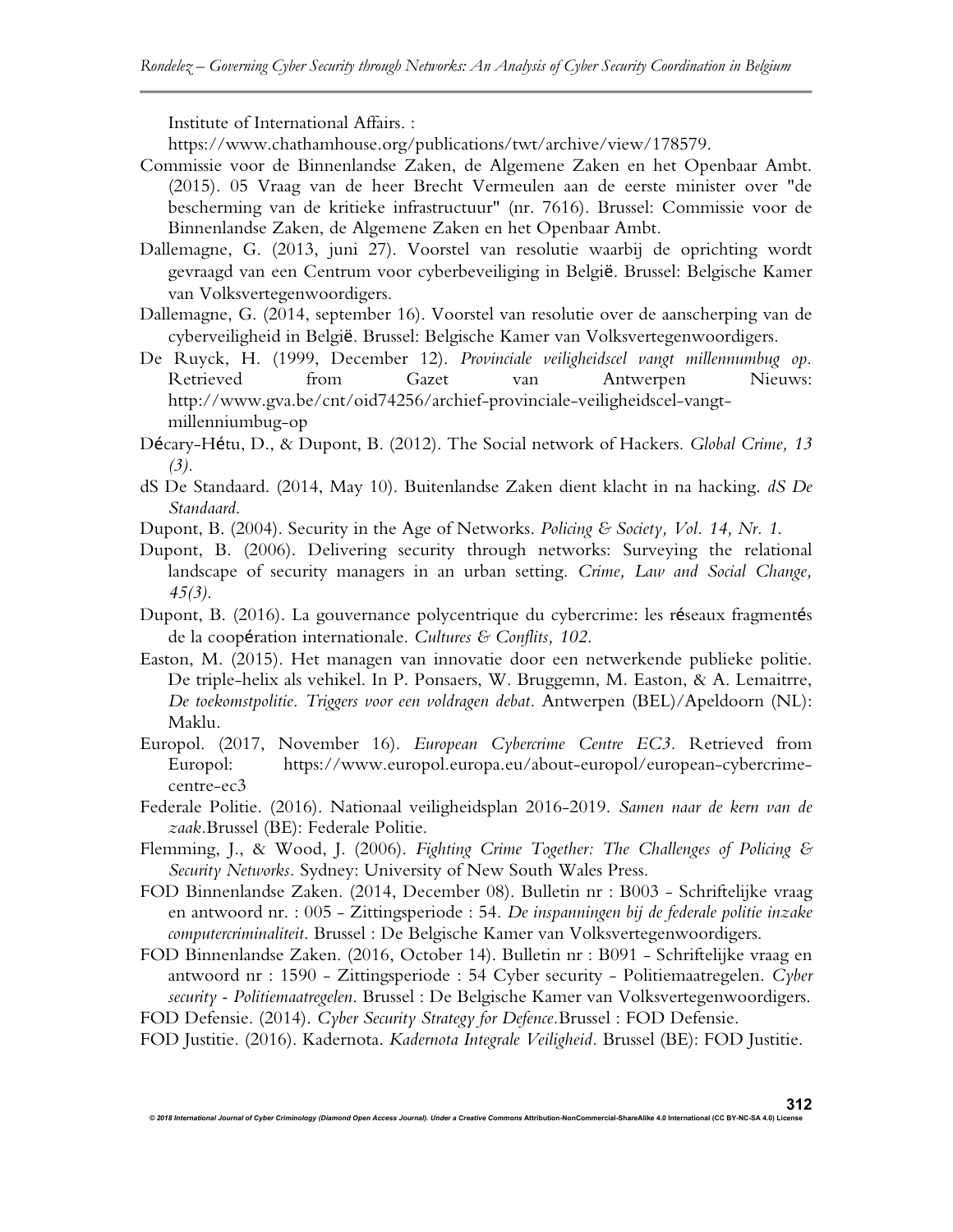

- FOD Kanselarij van de eerste minister. (2012, October 03). Cyber Security Strategy. *Cyber Security Strategy. Erkennen van cyberdreiging. Verbeteren van veiligheid. Kunnen reageren op incidenten.* Brussel: De Kanselarij.
- FOD Kanselarij van de eerste minister. (2013, November 06). Algemene Beleidsnota van de Federale Overheidsdienst Kanselarij van de eerste minister. Brussel: Belgische Kamer van Volksvertegenwoordigers.
- FOD Kanselarij van de eerste minister. (2014, October 10). Koninklijk besluit tot oprichting van het Centrum voor Cyber security België. *Koninklijk besluit tot oprichting van het Centrum voor Cyber security België.* Brussel : Belgisch Staatsblad.
- FOD Kanselarij van de eerste minister. (2014, October 10). Koninklijk besluit tot oprichting van het Centrum voor Cyber security België. *Koninklijk besluit tot oprichting van het Centrum voor Cyber security België.* Brussel (BE): Belgisch Staatsblad.
- FOD Kanselarij van de eerste minister. (2015, January 28). Koninklijk besluit tot oprichting van de Nationale Veiligheidsraad. *Koninklijk besluit tot oprichting van de Nationale Veiligheidsraad.* Brussel: Belgisch Staatsblad.
- FOD Kanselarij van de eerste minister. (2015, January 30). Koninklijk besluit tot oprichting van het Strategisch Comité en Coördinatiecomité voor inlichting en veiligheid. Brussel (BEL): Het Belgisch Staatsblad.
- FPS Chancellery of the Prime Minister. (2017, April 27). *The Belgian Council of Ministers gives the green light to the very first National Cyber Emergency Response Plan.* Retrieved from Charles Michel. Prime Minister of Belgium.: http://premier.fgov.be/en/belgiancouncil-ministers-gives-green-light-very-first-national-cyber-emergency-responseplan.
- Grabher, G., & Powell, W. (2004). Introduction. In G. Grabher, & W. Powell, *Networks.*Cheltenham, UK: Edward Elgar.
- Hajer, M., Van Tatenhove, J., & Laurent, C. (2004). *Nieuwe vormen van Governance. Een essay over nieuwe vormen van bestuur met een empirische uitwerking naar de domeinen van voedselveiligheid en gebiedsgericht beleid.*Bilthoven (NL): RIVM.
- Hojsgaard Munk, T. (2015). *Cyber-security in the European Region: Anticipatory Governance and Practices.* Manchester: University of Manchester.
- Hood, C. (1991). A new public management for all seasons. *Public Administration, 69(1)*.
- Hunton, P. (2010). Cyber Crime and Security: A New Model of Law Enforcement Investigation. *Policing, Vol. 4, Nr. 4,*.
- Jones, L. (2014, December 31). *How the UK coped with the millennium bug 15 years ago.* Retrieved from BBC news: http://www.bbc.com/news/magazine-30576670.
- Kamarck, E. (2002). *Applying 21st-Century Government to the Challenge of Homeland Security.* Arlington, VA: The PricewaterhouseCoopers Endowment for The Business of Goverment.
- Kapucu, N. (2014). Complexity, Governance, and Networks: Perspectives from Public Administration. In G. Morgöl, & G. Teisman, *Complexity, Governance & Networks.* Amsterdam: Baltzer Science Publishers.
- Kerkhofs, J., & Van Linthout, P. (2013). *Cybercrime.* Uitgeverij Politeia NV.: Brussel (BEL).
- Leukefeldt, R. (2016). *Cybercriminal networks. Origin, growth and criminal capabilities*. Den Haag (NL).

**313**

*© 2018 International Journal of Cyber Criminology (Diamond Open Access Journal). Under a Creative Commons* **Attribution-NonCommercial-ShareAlike 4.0 International (CC BY-NC-SA 4.0) License**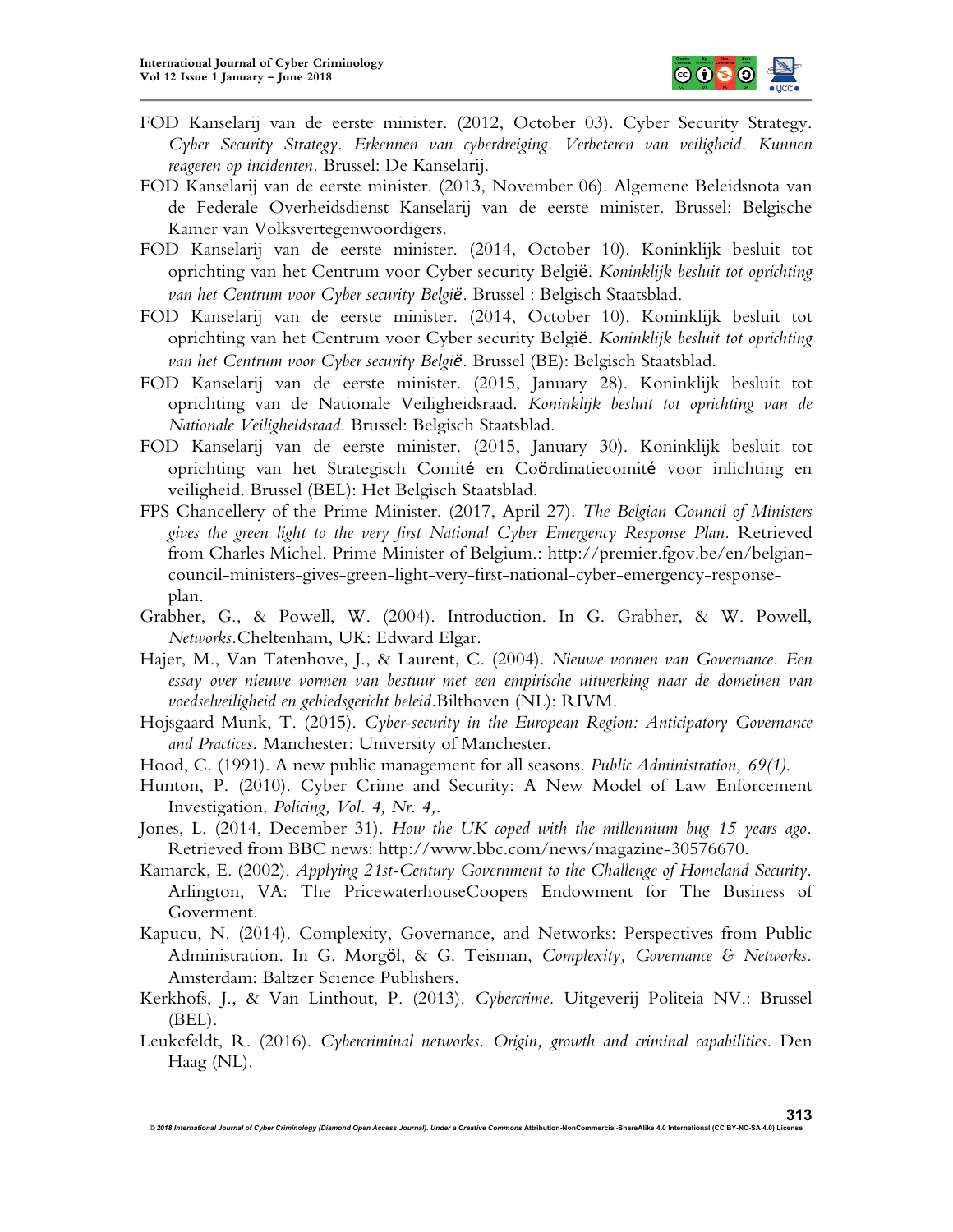- Leukefeldt, R., Veenstra, S., & Stol, W. (2013). *De strafrechtketen in een gedigitaliseerde samenleving. Een onderzoek naar de strafrechtelijke afhandeling van cybercrime.* De Bilt/Leeuwarden (NL): PAC/NHL.
- Lu, Y., Luo, X., Polgar, M., & Cao, Y. (2010). Social Network Analysis of a Criminal Hacker Community. *Journal of Computer Information Systems, 51*(2).
- Mazurczyk, W., Drobniak, S., & Moore, S. (2016). Towards a Systematic View on Cyber security Ecology. In B. Akhgar, & B. Brewster (eds.), *Combatting Cybercrime and Cyberterrorism: Challenges, Trends and Priorities.* Cham: Springer.
- Monge, P., & Contractor, N. (2003). *Theories of Communication Networks.* Oxford : Oxford University Press.
- O'Toole, L. (1997). Treating Networks Seriously: Pratical and Research-Based Agendas in Public Administration. *Public Administration Review, 57(1)*.
- Pieters, P. (2014). Het NATIONAAL centrum voor Cybersecuity. Brengt de lang verwachte dirigent eindelijk symfonie? *Het Politiejournaal*.
- Pollitt, C. (2003). Joined-up government: A survey. *Political Studies Review, 1 (1)*.
- Provan, K., & Kenis, P. (2009). Towards an exogenous theory of public network performance. *Public Administration, 87(3)*.
- Provan, K., & Kenis, P. (2005). Public Management Research Association Conference 2005. *Modes of Network Governance and Implications for Network Management and Effectiveness.* Los Angeles: Public Management Research Association.
- Provan, K., & Kenis, P. (2007). Modes of Network Governance: Structure, Management and Effectiveness. *Journal of Public Administration Research and Theory, 18.*
- Provan, K., & Milward, H. (2001). Do Networks Really Work? A Framework for Evaluating Public-Sector Organizational Networks. *Public Administration Review.*
- Pugh, D., Hickson, D., Hinings, C., & Turner, C. (1969). The context of Organisation Structure. *Administrative Science Quarterly. 14*(1).
- Raab, J., & Kenis, P. (2009). Heading Toward a Society of Networks. Empirical Developments and Theoretical Challenges. *Journal of Management Inquiry, 18, nr.3.*
- Rhodes, R. (1996). *Understanding Governance.* Buckingham: Open University Press.
- Rhodes, R. (2007). Understanding governance: Ten years on. *Organization Studies 28(8)*.
- Rittel, H., & Webber, M. (1973). Dilemmas in a general theory of planning. *Policy Sciences, 4*.
- Sabillon, R., Cano, J., Cavaller, V., & Serra, J. (2016). Cybercrime and Cybercriminals: A comprehensive study. *International Journal of Computer Networks and Communications Security. 4*(6).
- Schuilenburg, M. (2015). *The Securitization of Society. Crime, Risk, and Social Order.* New York and London: New York University Press.
- Senaat. (2012, June 18). Retrieved from Schriftelijke vraag nr. 5-6521 van Karl Vanlouwe (N-VA) d.d. 18 juni 2012 aan de staatssecretaris voor Ambtenarenzaken en Modernisering van de Openbare Diensten, toegevoegd aan de minister van Financiën en Duurzame Ontwikkeling, belast met Ambtenarenzaken: https://www.senate.be/www/?MIval=/Vragen/SchriftelijkeVraag&LEG=5&NR=65 21&LANG=nl
- Shearing, C., & Johnston, L. (2010). Nodal Wars and network Fallacies: A Genealogical Analysis of Global Insecurities. *Theoretical Criminology.*